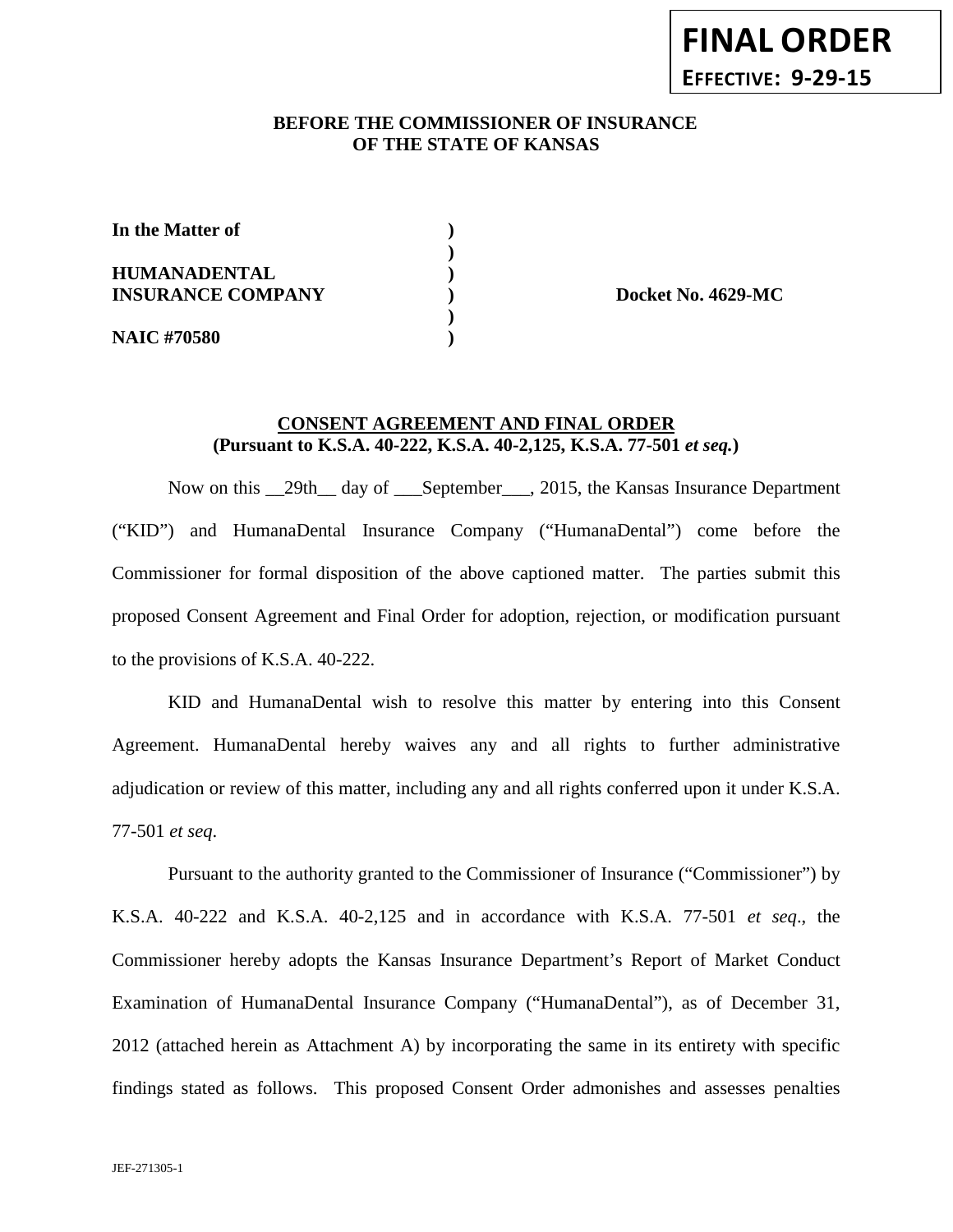against HumanaDental for violating applicable provisions of the Kansas Insurance Code and the Kansas Administrative Code. This Order shall become effective as a Final Order, without further notice, when signed by the Commissioner or his designee and filed of record with the KID.

#### **Findings of Fact**

- 1. HumanaDental is located at 1100 Employers Boulevard, De Pere, Wisconsin 54115.
- **2.** HumanaDental has been authorized to transact insurance business in the State of Kansas since February 27, 1961.
- 3. The Kansas Insurance Department ("Department") completed a targeted market conduct examination of HumanaDental. The period of examination was January 1, 2010 through December 31, 2012.
- 4. The Department examined HumanaDental's operations and management with regard to whether (a) the company has an up-to-date, valid internal or external audit program, (b) the company maintains adequate records, (c) the company is licensed for the lines of business that are being written, and (d) the company cooperated on a timely basis with examiners performing the examination.
- 5. The Department examined HumanaDental's complaint handling procedures with regard to whether (a) all complaints are recorded in the required format on the company's complaint register, (b) adequate complaint handling procedures are in place and communicated to policyholders, (c) adequate steps are taken to finalize and dispose of complaints, and (d) responds to complaints in a timely manner.
- 6. The Department examined HumanaDental's claim handling practices with regard to whether procedures are in place to process claims in a timely manner and whether proper documentation is retained to accurately reconstruct claim files.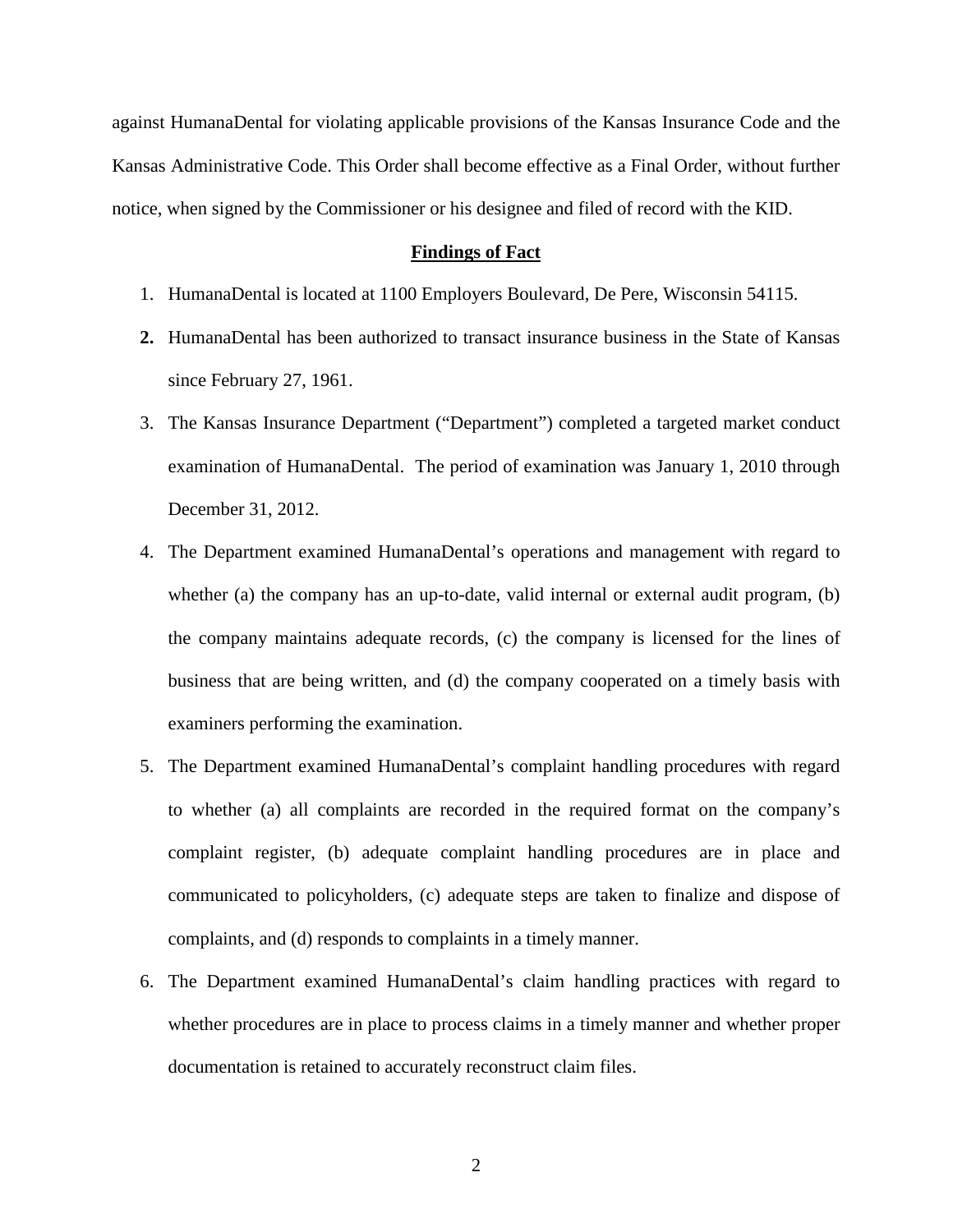- 7. The Department examined HumanaDental's underwriting and rating practices with regard to whether policies, riders and endorsements are issued or renewed accurately, timely, and completely.
- 8. The Examiner-in-Charge provided HumanaDental a draft of the Market Conduct Examination report ("Report") with a request for HumanaDental's response in the form of written comments, additions, or acceptance.
- 9. HumanaDental responded to the Report with written comments.
- 10. The Kansas Commissioner of Insurance has since fully reviewed the Report, which is incorporated as Attachment A.
- 11. There were several instances of late responses to inquiries of the examiners during the examination by the company.
- 12. HumanaDental admits the finding set forth in paragraph 11 above.
- 13. Thirty complaints out of 52 were not acknowledged or responded to within ten working days.
- 14. HumanaDental admits the finding set forth in paragraph 13 above.
- 15. Five claims out of 82 were not processed within 30 days of receipt.
- 16. HumanaDental admits the finding set forth in paragraph 15 above.
- 17. Two claim files out of 82 lacked documentation such that the justification for claim denial could not be reconstructed.
- 18. HumanaDental admits the finding set forth in paragraph 17 above.
- 19. One claim file out of 82 did not provide written notice of why the claim was denied.
- 20. HumanaDental admits the finding set forth in paragraph 19 above.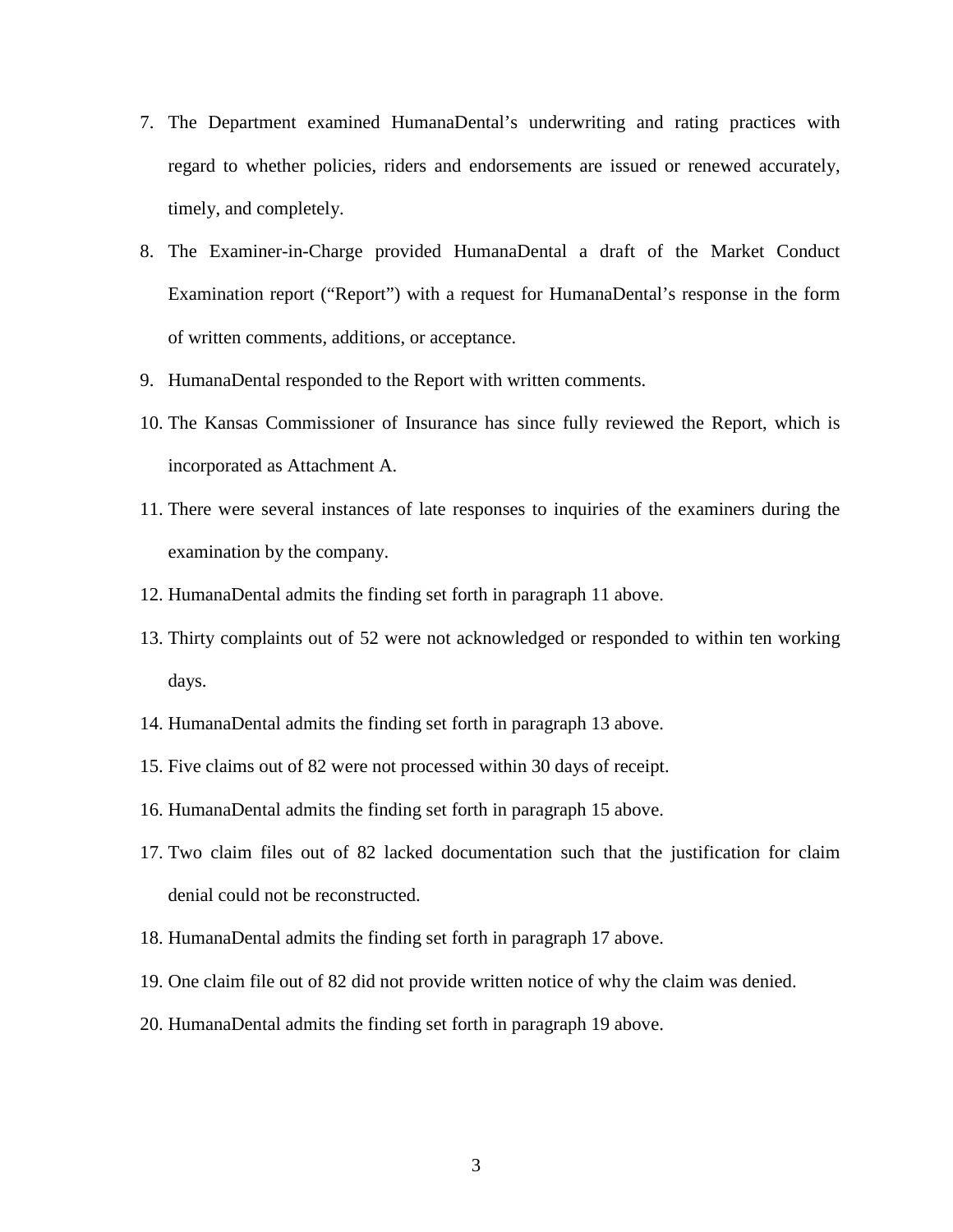- 21. The Company issued 2,030 Dental Value policies (HI215) ("Dental Value") group certificates to individuals during the examination period.
- 22. HumanaDental admits the finding set forth in paragraph 21 above.
- 23. The Dental Value policy did not contain the required renewal conditions, the required notice to read and correct the application, the required notice of right to 10 day return, and the required provisions regarding the time limit on certain defenses, reinstatement, and cancellation by the insured.
- 24. HumanaDental admits the findings set forth in paragraph 23 above.
- 25. The Company issued 3,791 Preventive Plus ("PPO") group certificates to Kansas consumers through People's Benefit Alliance ("PBA"), for the purpose of issuing a group dental policy during the examination period. The Commissioner takes the position that PBA does not constitute a valid group for the purpose of issuing a group policy within the meaning of K.S.A. 40-2209(f)(5).
- 26. HumanaDental admits that it issued 3,791 PPO group certificates to Kansas consumers but neither admits nor denies that PBA was an invalid group.
- 27. The Company marketed the PPO product on its website to individuals, with the requirement that they join PBA. PBA dues were collected with the premiums. The Market Conduct Examination found that Humana had an exclusive contract for marketing PBA. PBA contends that an individual could join the association without purchasing insurance, and the association would bill them directly. Other than that statement, there is no evidence that there was a mechanism in place to enable individuals to join the association directly without the purchase of insurance during the period covered by the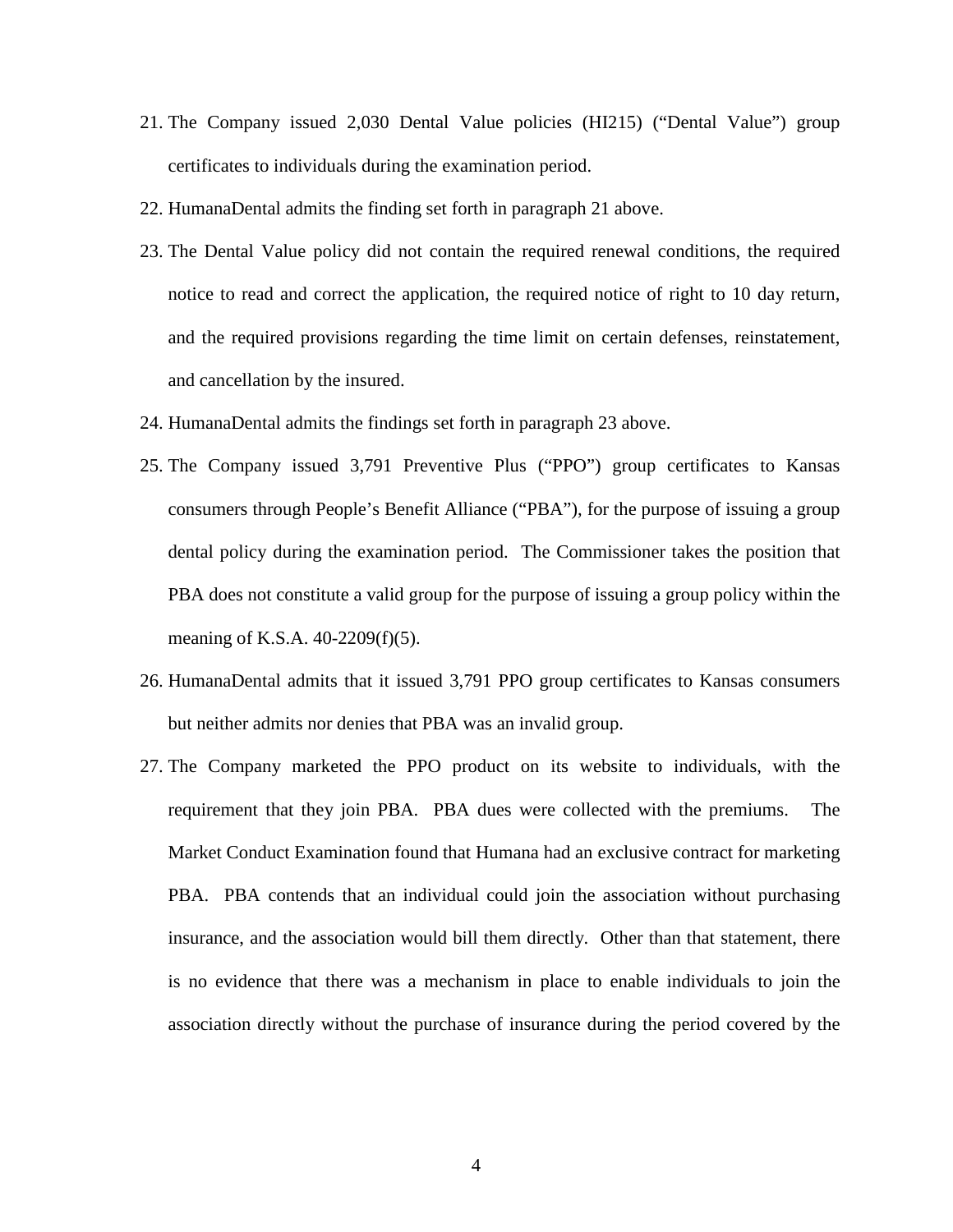Market Conduct Examination. During the period covered by the Market Conduct Examination, all Kansas members of PBA were insured by HumanaDental.

28. HumanaDental neither admits nor denies the allegations set forth in paragraph 27.

- 29. The Preventive Plus (PPO) policy association fee was included with the premium. When a person purchased dental and vision coverage (sold through Humana Insurance Company), the association fee was collected twice. As a result, the premium rates charged were unreasonable in relation to the benefits provided. HumanaDental knew as early as 2011 that it was collecting double association fees from consumers who purchased dental and vision coverage and did nothing to correct the practice.
- 30. HumanaDental admits the findings set forth in paragraph 29 above.

#### **Applicable Law**

31..K.S.A. 40-222 provides, in pertinent parts:

(a) Whenever the commissioner of insurance deems it necessary but at least once every five years, the commissioner may make, or direct to be made, a financial examination of any insurance company in the process of organization, or applying for admission or doing business in this state. In addition, at the commissioner's discretion the commissioner may make, or direct to be made, a market regulation examination of any insurance company doing business in this state.

. . .

(c) For the purpose of such examination, the commissioner of insurance or the persons appointed by the commissioner, for the purpose of making such examination shall have free access to the books and papers of any such company that relate to its business and to the books and papers kept by any of its agents and may examine under oath, which the commissioner or the persons appointed by the commissioner are empowered to administer, the directors, officers, agents or employees of any such company in relation to its affairs, transactions and condition.

. . .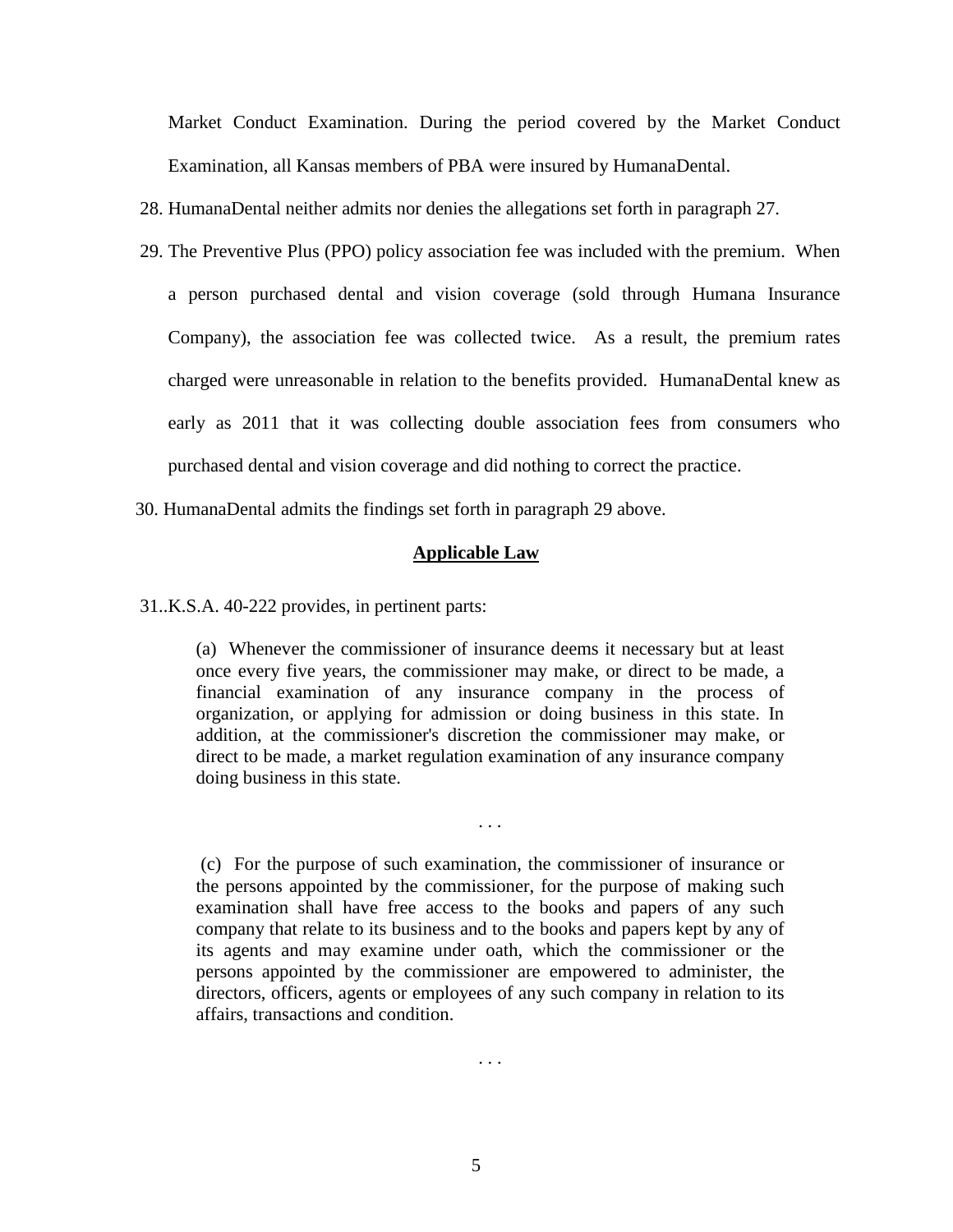(g) The refusal of any company, by its officers, directors, employees or agents, to submit to examination or to comply with any reasonable written request of the examiners shall be grounds for suspension or refusal of, or nonrenewal of any license or authority held by the company to engage in insurance or other business subject to the commissioner's jurisdiction. Any such proceedings for suspension, revocation or refusal of any license or authority shall be conducted in accordance with the provisions of the Kansas administrative procedures act.

32. K.S.A. 40- 225 provides, in pertinent part:

The commissioner may also at any time address any proper inquiries to any such insurance company . . . or its officers in relation to its condition or any other matter connected with its transactions. Each company, society or officer addressed shall promptly and truthfully reply in writing to all such inquiries . . . .

33. K.A.R. 40-1-34, Section 6(c) provides:

Failure to Acknowledge Pertinent Communications

(c) An appropriate reply shall be made within ten working days on all other pertinent communications from claimants which reasonably suggest that a response is expected.

34. K.S.A. 40-2442 (a) provides:

(a) Within 30 days after receipt of any claim, and amendments thereto, any insurer issuing a policy of accident and sickness insurance shall pay a clean claim for reimbursement in accordance with this section or send a written or electronic notice acknowledging receipt of and the status of the claim. Such notice shall include the date such claim was received by the insurer and state that:

(1) The insurer refuses to reimburse all or part of the claim and specify each reason for denial; or

(2) additional information is necessary to determine if all or any part of the claim will be reimbursed and what specific additional information is necessary.

35. K.A.R. 40-1-34, Section 4 provides:

File and Record Documentation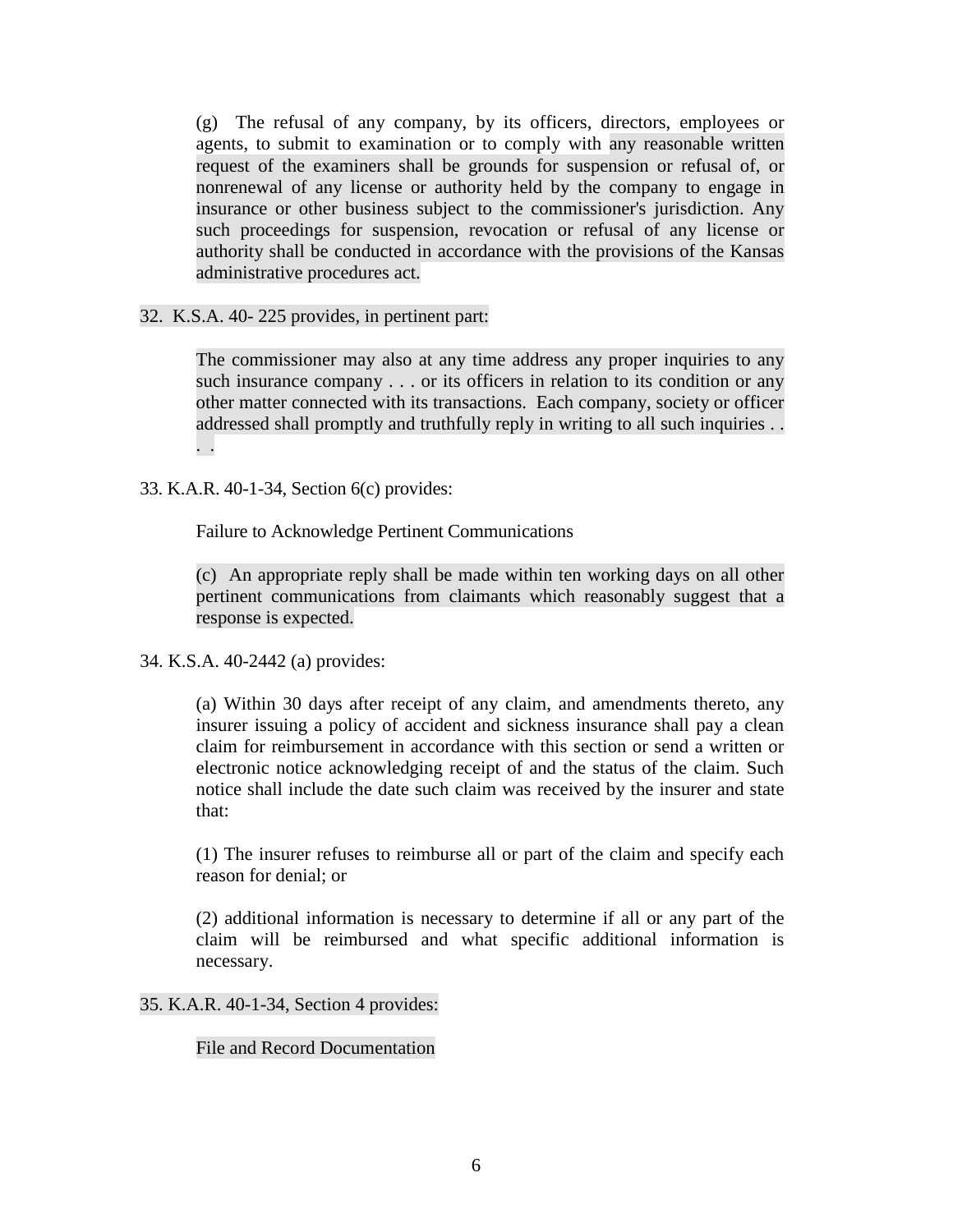The insurer's claim files shall be subject to examination by the (Commissioner) or by his duly appointed designees. Such files shall contain all notes and work papers pertaining to the claim in such detail that pertinent events and the dates of such events can be reconstructed.

## 36. K.S.A. 40-2404 provides, in pertinent part:

The following are hereby defined as unfair methods of competition and unfair or deceptive acts or practices in the business of insurance:

(10) Failure to maintain complaint handling procedures. Failure of any person, who is an insurer on an insurance policy, to maintain a complete record of all the complaints which it has received since the date of its last examination under K.S.A. 40-222, and amendments thereto; but no such records shall be required for complaints received prior to the effective date of this act. The record shall indicate the total number of complaints, their classification by line of insurance, the nature of each complaint, the disposition of the complaints, the date each complaint was originally received by the insurer and the date of final disposition of each complaint. For purposes of this subsection, "complaint" means any written communication primarily expressing a grievance related to the acts and practices set out in this section.

## 37. K.A.R. 40-4-3 provides, in pertinent part:

(a) When an individual or family policy does not contain either a brief description or separate statement printed on the first page and on the filing back referring to the policy's renewal conditions, a separately captioned provision shall appear on the first page of the policy setting forth the conditions under which the policy may be renewed. The following captions shall be acceptable descriptions of the applicable renewal provisions:

> Renewable At Option of Company Guaranteed Renewable to Age 65 or Eligibility for Medicare - Premium rates may be changed on a class basis Non-cancellable and Guaranteed Renewable To Age 65 or Eligibility for Medicare

Non-cancellable and Guaranteed Renewable to Age ( ) or - while actively or regularly employed to age ( )\* Guaranteed Renewable to Age ( ) or - while actively or regularly employed to age ( ) - Premium rates may be changed on a class basis\*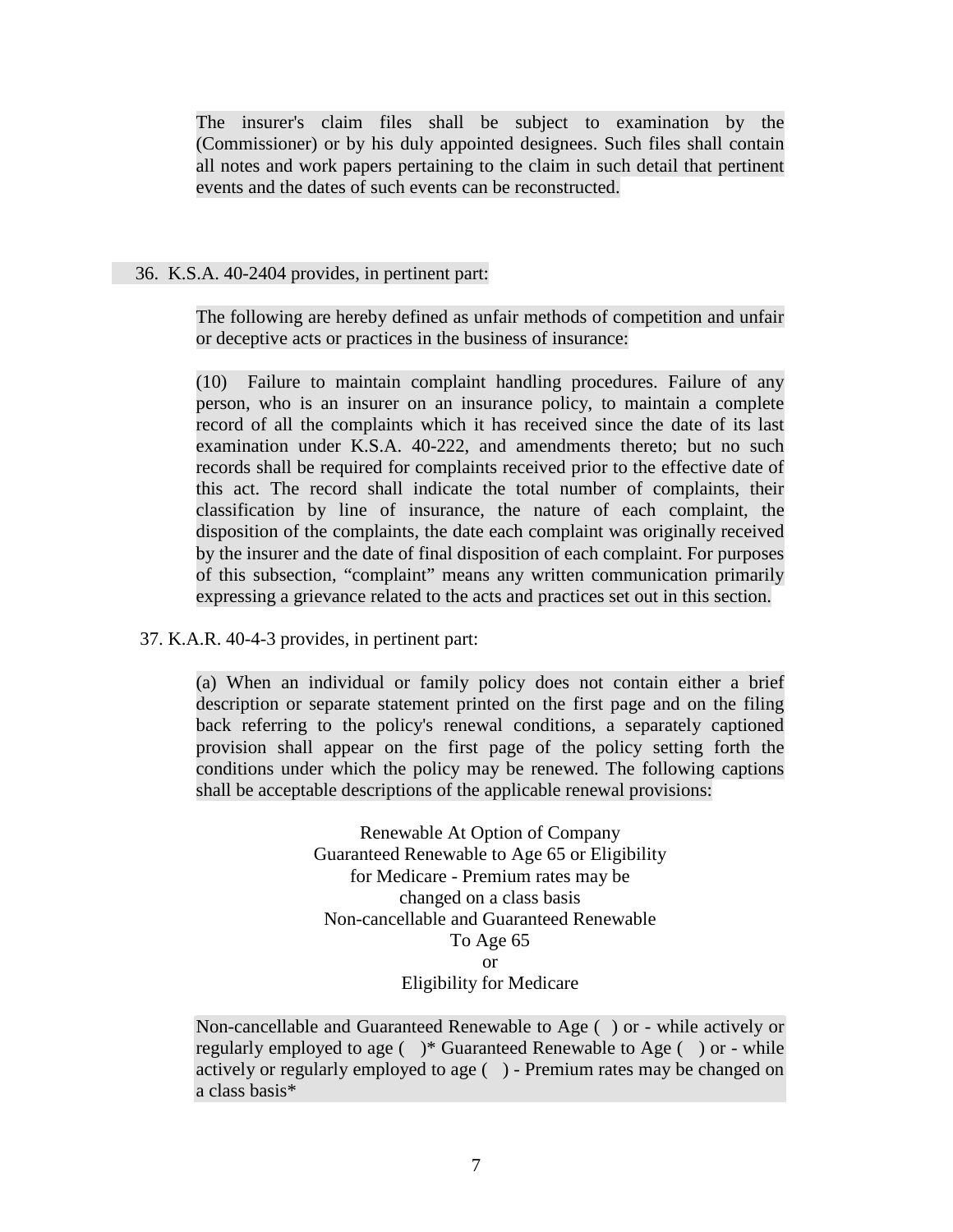38. K.A.R. 40-4-12 provides, in pertinent part:

(a) Each individual policy of accident, sickness, or hospitalization insurance shall not be delivered in this state unless the following notice is attached to the policy:

## IMPORTANT NOTICE

Please read the copy of the application attached to this policy. Carefully check the application and write to  $(Comparly)$ ,  $(Address)$ , within 10 days, if any information shown on it is not correct and complete, or if any past medical history has been left out of the application. This application is a part of the policy and the policy was issued on the basis that answers to all questions and the information shown on the application are correct and complete.

(b) The statement, preferably in the form of a sticker to be placed on the policy, shall be printed in a prominent manner on paper or in ink of a contrasting color. The insurer may, with the approval of the commissioner, substitute similar wording. This rule shall not apply if the application for insurance is not attached to and made a part of the contract.

39. K.A.R. 40-4-22 provides, in pertinent part:

Each individual accident and health policy, except travel accident policies or policies of a similar type, issued for delivery in this state, shall have printed on, or attached to the first page of the policy, a notice stating that the person to whom the policy is issued shall be permitted to return the policy or contract within at least 10 days of its delivery to the purchaser and to have the premium paid refunded if purchaser dissatisfaction exists. The notice shall be printed in not less than 10 point type and shall be printed in bold face type or in some other manner that distinguishes it from the print otherwise appearing in the policy. When a policyholder or purchaser, pursuant to the notice, returns the policy to the company or association at its home or branch office or to the agent through whom it was purchased, the policy shall be void from the beginning and the parties shall be in the same position as if no policy or contract had been issued.

40. K.S.A. 40-2203(A)(13) provides:

(A) Required provisions. Except as provided in paragraph (C) of this section every such policy delivered or issued for delivery to any person in this state shall contain the provisions specified in this subsection in the words in which the same appear in this section, but the insurer, at its option, may substitute for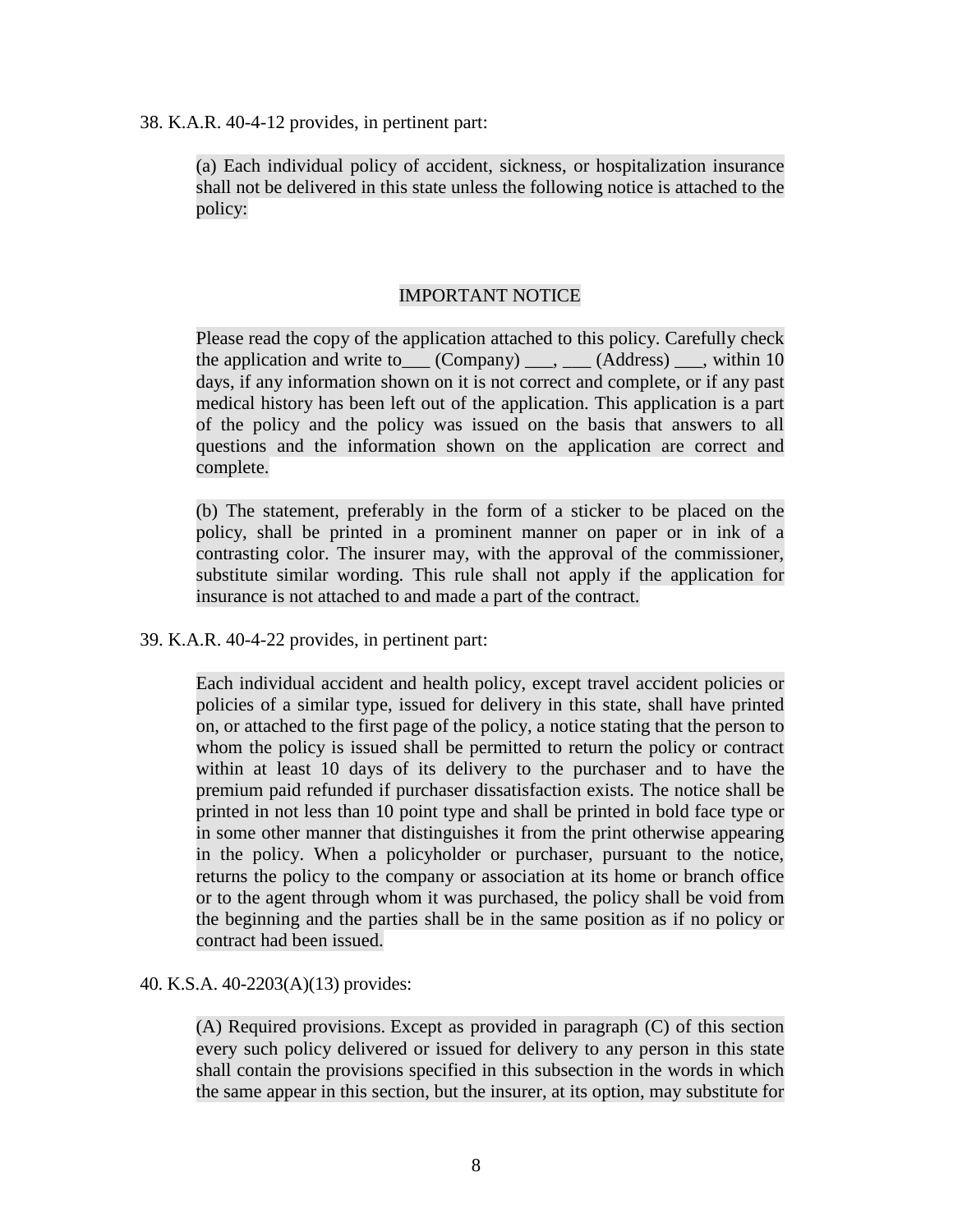one or more of such provisions corresponding provisions of different wording approved by the commissioner of insurance which are in each instance not less favorable in any respect to the insured or the beneficiary. Such provisions shall be preceded individually by the caption appearing in this subsection or at the option of the insurer, by such appropriate individual or group captions or sub captions as the commissioner of insurance may approve.

(13) A provision as follows: *"Cancellation by insured:* The insured may cancel this policy at any time by written notice delivered or mailed to the insurer, effective upon receipt of such notice or on such later date as may be specified in such notice. In the event of cancellation or death of the insured, the insurer will promptly return the unearned portion of any premium paid. The earned premium shall be computed by the use of the short-rate table last filed with the state official having supervision of insurance in the state where the insured resided when the policy was issued. Cancellation shall be without prejudice to any claim originating prior to the effective date of cancellation." When approved by the commissioner, the "cancellation" provision appearing in subsection (B)(8) may be substituted for the above.

## 41. K.S.A. 40-2209(f)(5) provides:

(f) Group accident and health insurance may be offered to a group under the following basis:

(5) A policy issued to an association which has been organized and is maintained for the purposes other than that of obtaining insurance, insuring at least 25 members, employees, or employees of members of the association for the benefit of persons other than the association or its officers. The term "employees" shall include retired employees. The premiums for the policies shall be paid by the policyholder, either wholly from association funds, or funds contributed by the members of such association or by employees of such members or any combination thereof.

42. K.S.A. 40-2215(d)(1) provides:

Any risk classifications, premium rates, rating formulae, and all modifications thereof applicable to Kansas residents shall not establish an unreasonable, excessive or unfairly discriminatory rate or, with respect to group or blanket sickness and accident policies providing hospital, medical or surgical expense benefits issued pursuant to K.S.A. 40-2209 or 40-2210, and amendments thereto, discriminate against any individuals eligible for participation in a group, or establish rating classifications within a group that are based on medical conditions. In no event shall the rates charged to any group to which this subsection applies increase by more than 75% during any annual period unless the insurer can clearly document a material and significant change in the risk characteristics of the group.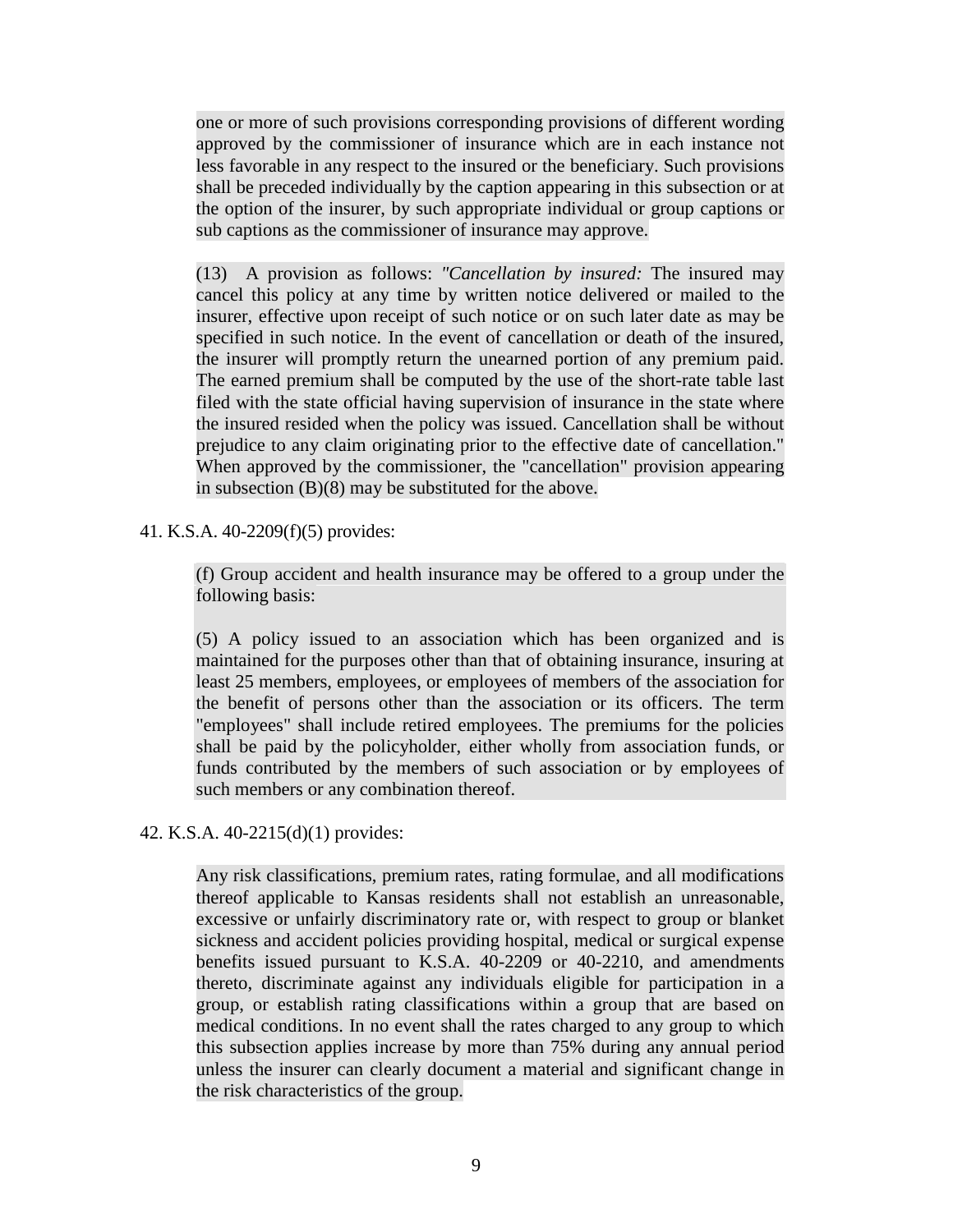#### 43. K.S.A. 40-2,125 provides, in pertinent part:

(a) If the commissioner determines after notice and opportunity for a hearing that any person has engaged or is engaging in any act or practice constituting a violation of any provision of Kansas insurance statutes or any rule and regulation or order thereunder, the commissioner may in the exercise of discretion, order any one or more of the following:

(1) Payment of a monetary penalty of not more than \$1,000 for each and every act or violation, unless the person knew or reasonably should have known such person was in violation of the Kansas insurance statutes or any rule and regulation or order thereunder, in which case the penalty shall be not more than \$2,000 for each and every act or violation;

. . .

(3) that such person cease and desist from the unlawful act or practice and take such affirmative action as in the judgment of the commissioner will carry out the purposes of the violated or potentially violated provision.

#### **Conclusions of Law**

Based upon the Findings of Fact enumerated in Paragraphs #1 through #15 and the

applicable law cited above, **THE COMMISSIONER OF INSURANCE MAKES THE** 

#### **FOLLOWING ORDERS:**

44. The Commissioner of Insurance has jurisdiction over this matter pursuant to K.S.A. 40-

222.

- 45. The Kansas Insurance Department's ("KID") Report of Market Conduct Examination of HumanaDental as of December 31, 2012 is adopted in its entirety.
- 46. The Commissioner adopts the fact set forth in paragraph 11 and finds that HumanaDental has violated K.S.A. 40-222(c) and (g) and K.S.A. 40-225.
- 47 The Commissioner adopts the fact set forth in in paragraph 13 and finds that HumanaDental has violated K.A.R. 40-1-34, Section 6(c).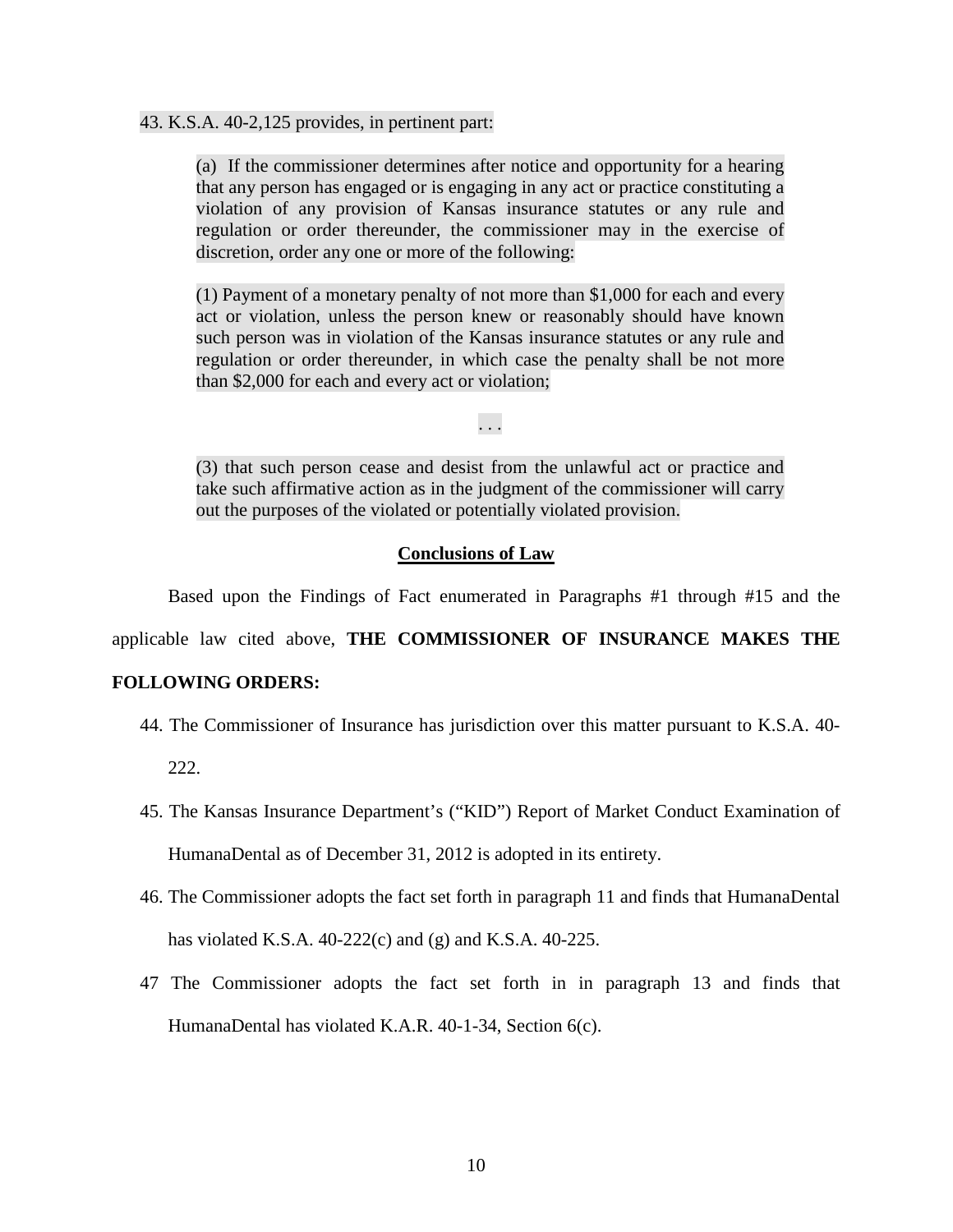- 48. The Commissioner adopts the fact set forth in paragraph 15 and finds that HumanaDental has violated K.S.A. 40-2442(a).
- 49. The Commissioner adopts the fact set forth in paragraph 17 and finds that HumanaDental has violated K.A.R. 40-1-34, Section 4.
- 50. The Commissioner adopts the fact set forth in paragraph 19 and finds that HumanaDental has violated K.S.A. 40- 2442(a)(1).
- 51. The Commissioner adopts the facts set forth in paragraphs 21 and 23 and finds that HumanaDental has violated K.A.R. 40-4-3, K.A.R. 40-4-12, and K.A.R. 40-4-22.
- 52. The Commissioner adopts the facts set forth in paragraph 25 and 27 and finds HumanaDental has violated K.S.A. 40-2209(f)(5).
- 53. The Commissioner adopts the facts set forth in paragraph #29 and finds that HumanaDental has violated K.S.A. 40-2215(d)(1).

### **Orders**

Based on the Findings of Fact, Applicable law and conclusions cited above and pursuant

#### to K.S.A. 40-2,125(a)(1), **IT IS ORDERED, BY THE COMMISSIONER OF INSURANCE:**

- 1. HumanaDental shall pay a monetary penalty of \$5,000.00 for violations of K.R.A. 40-1- 34, Section 6(c) based on the failure of the company to respond to 30 complaints in a timely manner.
- 2. HumanaDental shall pay a monetary penalty of \$10,000.00 for the above-stated violations of K.A.R. 40-4-3(a), K.A.R. 40-4-12(a and b), K.A.R. 40-4-22, and K.S.A. 40- 2203(A) resulting from issuance of the Dental Value (HI215) group policy to 2,030 individuals.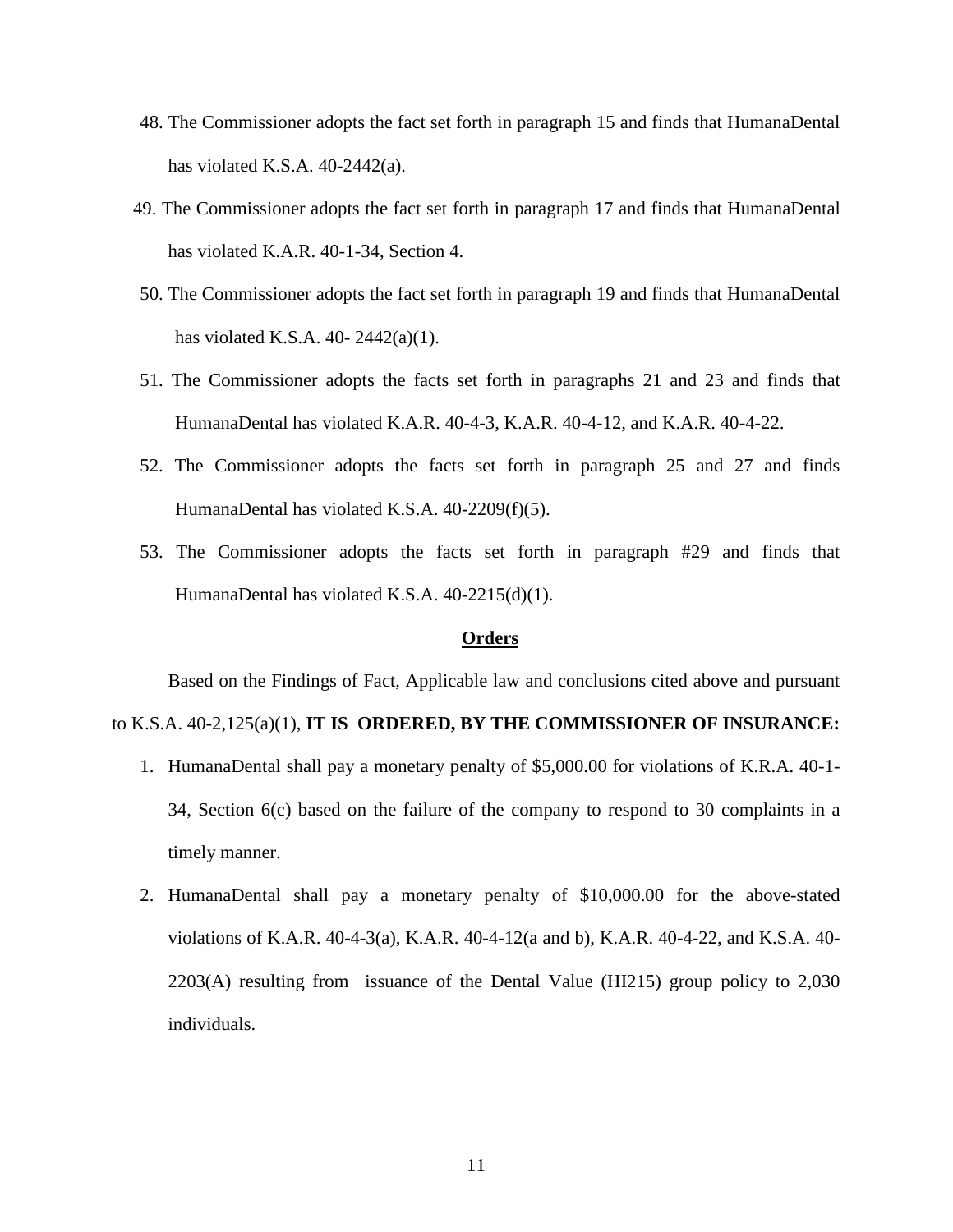- 3. HumanaDental shall pay a monetary penalty of \$30,000.00 for the above-stated violations of K.S.A. 40-2209(f)(5) by issuing a group policy to an invalid group.
- 4. HumanaDental shall pay a fine of \$20,000.00 for violations of K.S.A. 40-2215(d)(1) by collecting association fees twice from 626 consumers who purchased both dental and vision coverage resulting in premium rates that were unreasonable in relation to the benefits provided and for failing to correct the practice when it discovered it.
- 5. HumanaDental shall make timely responses to inquiries from the Department or shall contact the Department (prior to the deadline ) to request an extension.
- 6. HumanaDental shall ensure a reply is sent on claims related communications within ten working days.
- 7. HumanaDental shall ensure procedures are in place to process claims in a timely manner.
- 8. HumanaDental shall ensure proper documentation is retained in order to accurately reconstruct a claim file.
- 9. HumanaDental shall not sell the Dental Value (HI215) policy to individuals and shall file and obtain approval of appropriate individual policy forms before marketing such a product to individuals in the future.
- 10. HumanaDental shall file rates and administer coverage for current HI215 certificate holders in compliance with insurance laws and regulations affecting individual policies, including but not limited to K.S.A. 40-2203(A)(13).
- 11. HumanaDental shall not issue PPO certificates under the PBA group policy. Humana ceased issuing certificates to PBA members in Kansas as of March, 2014.
- 12. Individuals insured under the PBA group policy shall be rolled over to an individual policy on or before April 1, 2016. There shall be no interruption of coverage or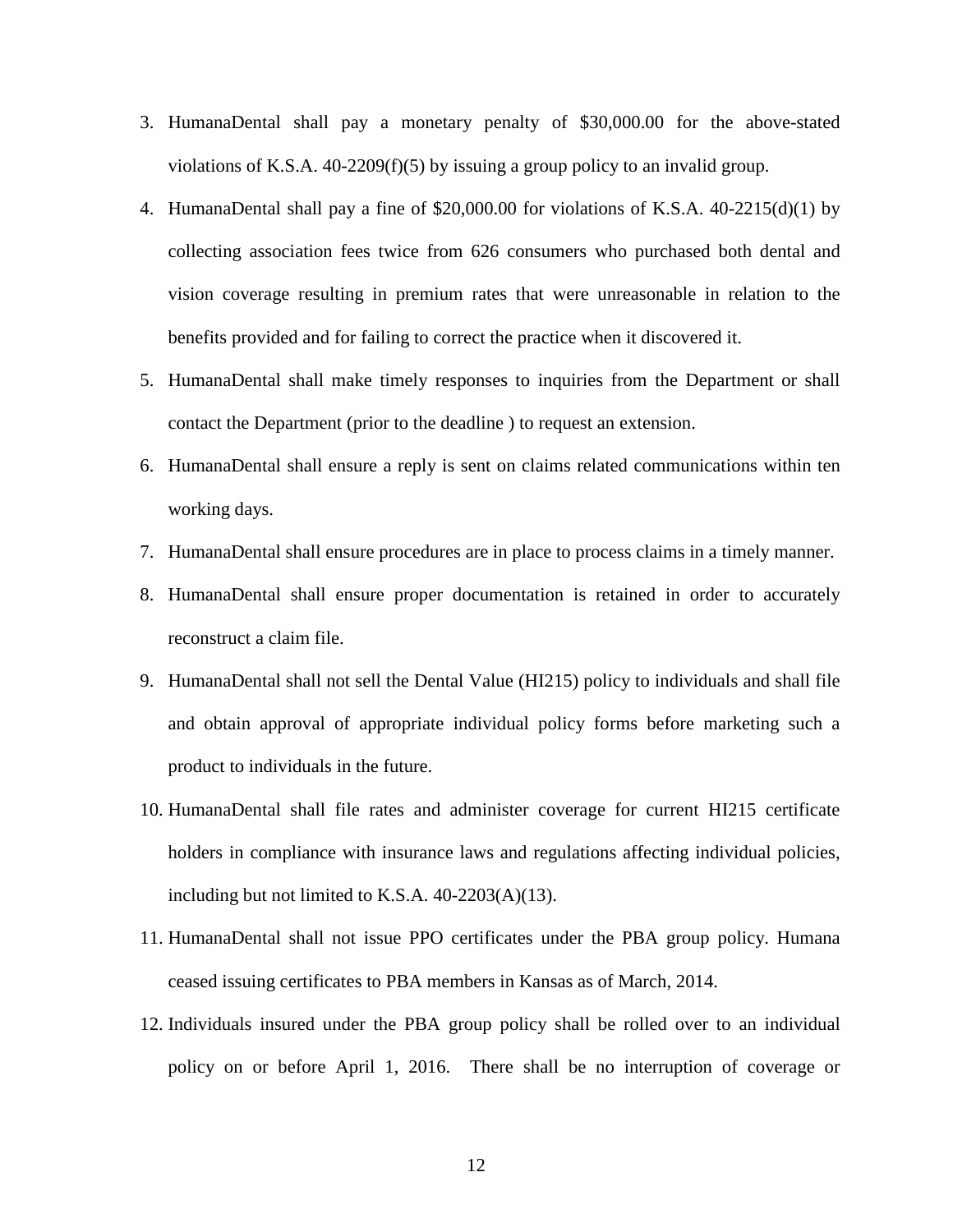enrollment fees or other fees associated with the transfer to the individual policy. PPO certificate holders shall be given the notice that they have the right to opt out of coverage under the individual policy.

- 13. HumanaDental or Humana Insurance Company shall file forms and rates and shall administer coverage for current PPO certificate holders in compliance with insurance laws and regulations affecting individual policies, including but not limited to K.S.A. 40-  $2203(A)(13)$ .
- 14. HumanaDental shall provide a notice approved by KID to PPO certificate holders on or before January 1, 2016 that advises the coverage will rollover to individual policies as of April 1, 2016 and that as of that same date they are not required to be members of PBA to maintain the PPO insurance.
- 15. The April 1, 2016 rollover date and the January 1, 2016 notice date are contingent upon KID approving HumanaDental's rates and forms (which were filed with KID on February 20, 2015) by September 14, 2015.
- 16. HumanaDental shall cease collecting PBA membership fees as of the rollover to individual policies.
- 17. HumanaDental shall obtain approval from KID before selling a group policy to an association in Kansas.
- 18. HumanaDental shall cease collecting multiple association dues and provide refunds to individuals who paid the extra amount due to having multiple types of insurance. The Company shall submit proof of such refunds to the Department within 30 days of the date this Order becomes final.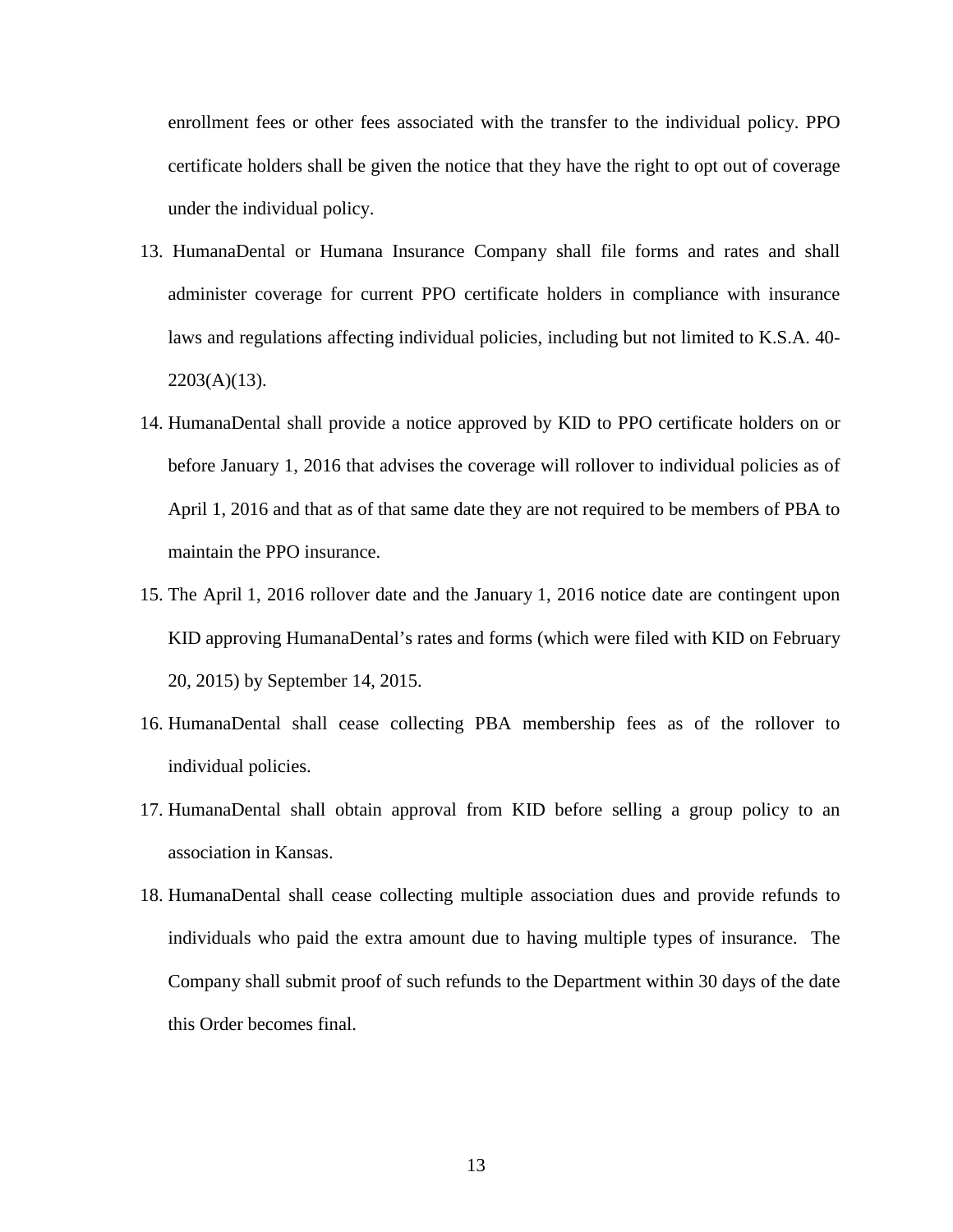19. The Commissioner shall retain jurisdiction over this matter to issue any orders deemed necessary.

**IT IS SO ORDERED THIS \_29th\_ DAY OF \_\_September\_\_, 2015, IN THE CITY OF** 

# **TOPEKA, COUNTY OF SHAWNEE, STATE OF KANSAS.**



 $\angle$ s/ Ken Selzer $\angle$ Ken Selzer Commissioner of Insurance

BY:

 $\angle$ s/ Diane Minear $\angle$ Diane Minear General Counsel

By:

 $\angle$ s/ T. Alan Wheatley $\angle$ HumanaDental Insurance Company

Title:

\_\_Segment President, Retail\_\_\_\_\_\_\_\_\_\_\_\_\_\_\_\_